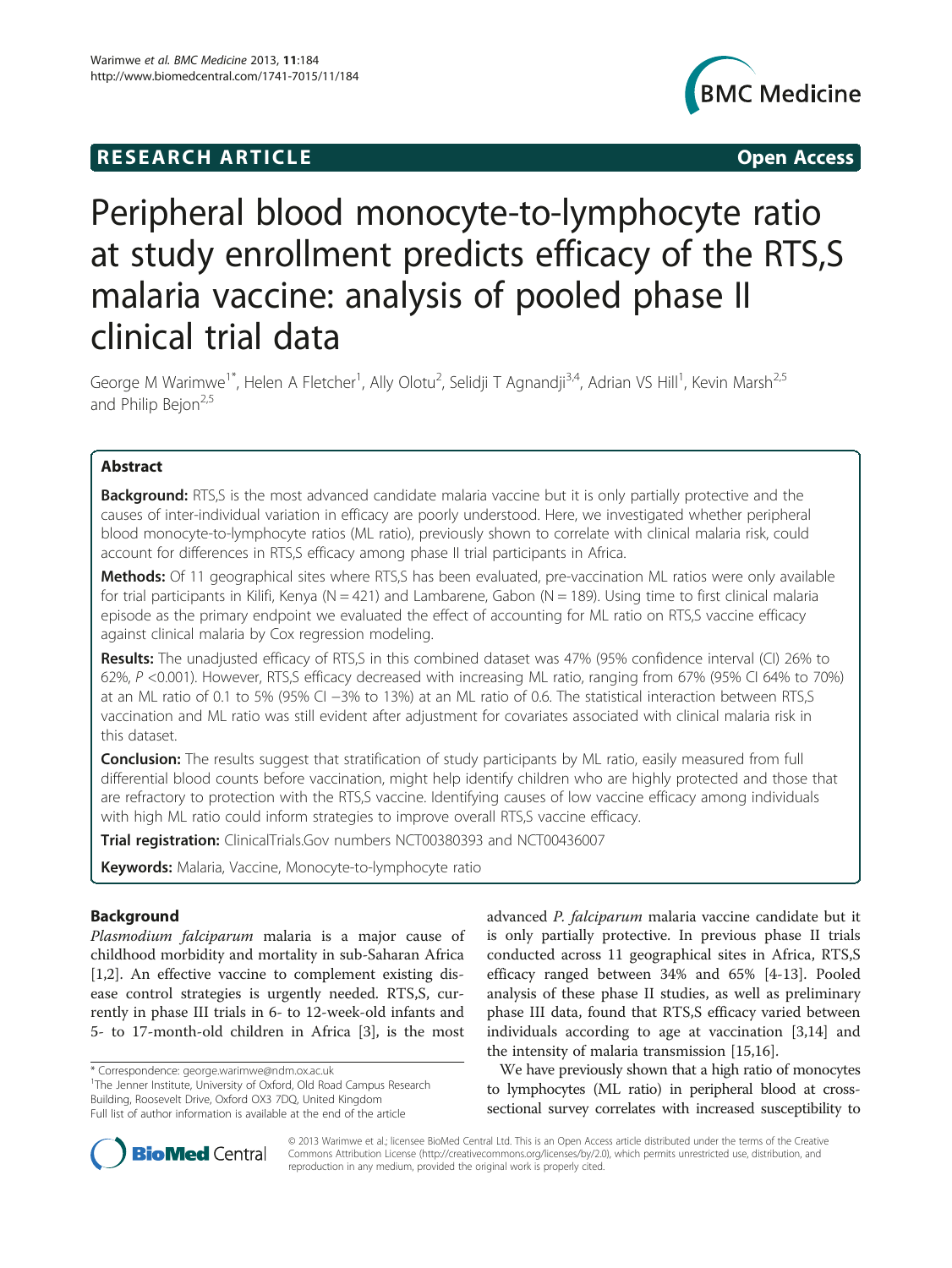clinical malaria in older children (median age 4.5 years) during follow-up [[17](#page-5-0)]. This correlation between ML ratio and clinical malaria risk was evident even after accounting for inter-individual differences in the levels of antibody correlates of clinical immunity in the study population [[17\]](#page-5-0). We here investigated whether ML ratio measured before vaccination could account for interindividual variation in RTS,S vaccine efficacy using published phase II data.

### Methods

#### Study setting and participants

This study was reported according to the Strengthening the Reporting of Observational Studies in Epidemiology (STROBE) guidelines (see Additional file [1](#page-4-0)). The main aim of this study was to relate pre-vaccination ML ratios to RTS,S vaccine efficacy from published phase II clinical trials in Africa. We, therefore, sought to use pre-vaccination ML ratios and efficacy data from all 11 geographical sites in Africa where RTS,S has been evaluated in phase II clinical trials [[16\]](#page-5-0). Full blood counts, including absolute lymphocyte count, were available for all sites. However, most sites did not collect absolute monocyte counts. Instead, they used cell counters that returned lymphocyte count, neutrophil count and a mixed cell count composed of the sum of monocytes, basophils and eosinophils. Our analysis was, therefore, restricted to Kilifi, Kenya [[11\]](#page-5-0) and Lambarene, Gabon [\[12\]](#page-5-0), where absolute peripheral blood lymphocyte and monocyte counts were collected as distinct cell populations. These clinical trials are registered at ClinicalTrials.gov, number NCT00380393 for Kilifi, Kenya and NCT00436007 for Lambarene, Gabon. At both sites the RTS,S vaccine was co-administered with the AS01E adjuvant. The respective local and national ethics committees at both trial sites granted ethical approval for the studies as detailed in the primary publications [[11,12\]](#page-5-0). Written informed consent was obtained from parents or guardians of all study participants.

The study in Kilifi, Kenya was a phase II double blind, randomized control trial of RTS,S safety, immunogenicity and efficacy when administered in a zero-, one-, two-month schedule, with a licensed rabies vaccine used for the control group [[11\]](#page-5-0). This was a multi-center study of 894 children aged 5 to 17 months at first vaccination, 447 of who were from Kilifi, Kenya and 447 from Korogwe, Tanzania [[11\]](#page-5-0). Recruitment for screening was done after public meetings and invitations in the respective communities. Children with any clinical illness, abnormal blood tests (including full differential blood count) and severe malnutrition were ineligible for the study. Vaccinations were performed between March and August 2007. Clinical malaria episodes (defined as an axillary temperature of ≥37°C accompanied by >2,500 P. falciparum parasites per μl of blood) were monitored by active surveillance through weekly home visits by field-workers beginning 2.5 months after the first vaccination [\[11\]](#page-5-0). Only children from Kilifi, Kenya were included in the present analysis and the median of the maximum follow-up duration per child was 14 months (interquartile range (IQR) 11.8 to 14.8 months) [\[11](#page-5-0)].

In Gabon, a randomized, open label trial design was used to evaluate safety, immunogenicity and efficacy of RTS,S among infants aged 6 to 10 weeks at first vaccination. This was also a multi-center study involving a total of 511 infants of whom 220 were from Lambarene, Gabon, and the rest from Bagamoyo, Tanzania  $(N = 210)$ and Kintampo, Ghana  $(N = 81)$  [\[12](#page-5-0)]. Recruitment for screening was done following community-based information programs in Lambarene and Bagamoyo, while an ongoing demographic surveillance system that includes monitoring for births was used at Kintampo [[18\]](#page-5-0). Children with any clinical or laboratory evidence (including full differential blood count) of any acute or chronic illness were ineligible, and all children must have had an oral polio vaccine and Bacillus Calmette–Guérin (BCG) vaccine as part of the immunization program for each country [[18\]](#page-5-0). An aim of that study was to determine the feasibility of incorporating RTS,S into the Extended Program on Immunization (EPI) schedule in infants. Thus, infants either received the prescribed EPI vaccines alone (control group) or EPI vaccines in co-administration with RTS,S [\[12](#page-5-0)]. Vaccinations were performed in either a zero-, one-, two-month schedule or zero-, one-, sevenmonth schedule over an eight-month period from April 2007 during a safety and immunogenicity assessment of RTS,S in infants [\[18](#page-5-0)]. For assessment of efficacy, passive surveillance for clinical malaria episodes whereby parents/guardians had the responsibility to report to a health facility if their child was ill was done beginning two weeks after the final vaccination. Clinical malaria was defined as an axillary temperature of ≥37°C accompanied by a lower parasitemia threshold of >500 P. falciparum parasites per μl of blood [\[12\]](#page-5-0). This was to account for the younger age and lower levels of naturally acquired immunity in the studied age group (infants aged 6 to 10 weeks at first vaccination) as has been discussed in previous clinical malaria case definition studies [[19](#page-5-0)]. Only children from Lambarene, Gabon were considered in the present analysis and the median of the maximum follow-up duration per child was 12 months (IQR 11.1 to 14.5 months) [\[12\]](#page-5-0).

The median time interval between measurement of ML ratio at screening and vaccination was 57 days for Kenya and 60 days for Gabon, but this was not expected to confound observed associations since we have previously shown that ML ratios among healthy children are stable over time [\[17\]](#page-5-0).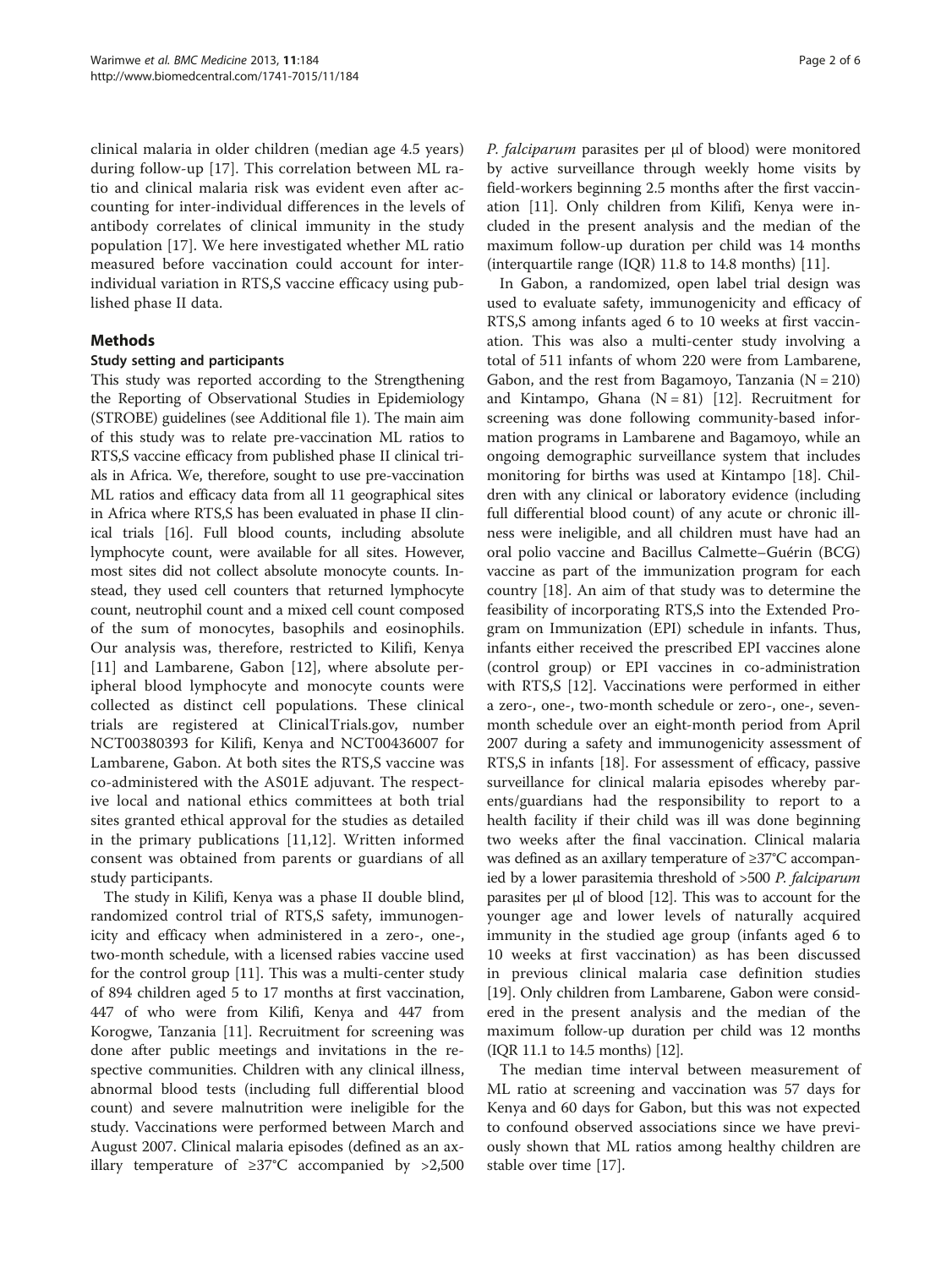#### Statistical analysis

ML ratio was defined as the ratio between the absolute peripheral blood monocyte count and lymphocyte count [[17\]](#page-5-0) both acquired using a Coulter counter on blood sampled at screening before receiving any vaccine. Vaccine efficacy was defined as 1 minus the hazard ratio (HR) following Cox regression modeling with time to the first or only episode of clinical malaria as the pri-mary endpoint [[11](#page-5-0),[12](#page-5-0)]. To estimate RTS,S vaccine efficacy at different levels of ML ratio we tested for a statistical interaction between pre-vaccination ML ratio and RTS,S vaccination by Cox regression modeling, with the trial site included as a fixed effect. We used the multivariable fractional polynomial method to estimate the linear and non-linear effects of ML ratio and its interaction with RTS,S vaccination, but found no evidence to support the use of a model accounting for non-linearity  $(P = 0.2)$ . We used non-parametric methods to assess the relationship between pre-vaccination ML ratios and the following variables: 1) RTS,S-induced peak IgG antibody levels, measured by enzyme-linked immunosorbent assay (ELISA) three months after the first vaccination, 2) RTS,S-induced T cell responses, measured by flow cytometry 12 months after the final vaccination, 3) age at vaccination, 4) insecticide-treated bed net use, 5) distance from a health facility, and 6) a weighted local parasite exposure index [[20\]](#page-5-0). With the exception of bed net use, where the Mann–Whitney  $U$  test was used, all covariates were continuous variables and Spearman's rank correlation coefficient was used for their univariate analyses. Of these covariates, only RTS,S-induced antibody response data and age at vaccination were available for both trial sites. All other variables were available for Kilifi, Kenya only. To account for their effect on the relationship between RTS,S efficacy and ML ratio all variables were included in a final Cox regression model and multivariable fractional polynomials used to exclude covariates with  $P$ -values >0.05 by backward elimination. Stata™ version 11 (StataCorp LP, College Station, Texas, USA) was used for all our additional analysis reported here and P-values <0.05 were considered statistically significant.

#### Results and discussion

A total of 667 children at both trial sites were randomly assigned to the RTS,S group or the control group in the original phase II studies. Of these, pre-vaccination ML ratios were only available for 610 children (338 in the RTS,S group and 272 in the control group) to whom the present analysis is restricted. The median age of this subgroup of children at the time of vaccination was 8 months (7.5 in the RTS,S group and 10 in the control group). The median of the maximum follow-up duration per child was 13.5 months (13.6 in the RTS,S group and

13.4 in the control group). A total of 60 and 83 first or only clinical malaria episodes were reported in the RTS, S and control groups, respectively. The unadjusted efficacy of RTS,S against this primary endpoint of time to first clinical malaria episode in the combined dataset was 47% (95% CI 26% to 62%, P <0.001).

ML ratio did not directly correlate with clinical malaria risk among individuals in the RTS,S group (HR = 1.2, 95% CI 0.58 to 2.66,  $P = 0.6$ ) or among controls (HR = 0.7, 95%) CI 0.28 to 2.02,  $P = 0.6$ ). However, there was strong evidence for a statistical interaction between ML ratio and vaccine efficacy ( $P = 0.006$ ) suggesting that the protective effect of vaccination is significantly modified by ML ratio. RTS,S vaccine efficacy among children with an ML ratio of 0.1 was 67% (95% CI 64% to 70%) but only 5% (95% CI −3% to 13%) in those with an ML ratio of 0.6 (Figure [1](#page-3-0)). The distribution of ML ratios did not differ between the RTS,S and control groups thus ruling out any potential bias from such group differences in the vaccine efficacy estimates (Figure [2\)](#page-3-0). A tendency towards an interaction between ML ratio and RTS,S vaccination was observed when the cohorts were analyzed separately but did not reach statistical significance ( $P = 0.08$  for Kenya and  $P = 0.05$  for Gabon).

As monocytes and lymphocytes play a crucial role in the induction and maintenance of an immune response, we determined if ML ratio correlated with antibody or T cell responses induced by the RTS,S vaccine. For this analysis, we used previously published antibody and T cell data [[13,21](#page-5-0)] measured by ELISA and flow cytometry, respectively, using the constituent circumsporozoite (CS) protein of the RTS,S vaccine as an antigen. ML ratio showed no association with the peak RTS,S-induced IgG antibody response to the CS protein (rho =  $-0.06$ ,  $P = 0.3$ ; see Additional file [2\)](#page-4-0), but the interaction between RTS,S and ML ratio was still evident after adjustment for this variable (P <0.001). No correlation was observed between ML ratio and the frequency of CD4+ or CD8+ T cells staining positive for IFNγ, IL-2 or TNFα on flow cytometry following restimulation of whole blood with overlapping peptide pools spanning the full length of CS protein (rho <0.1,  $P > 0.05$  for all). It remains possible that the ML ratio modifies RTS,S vaccine efficacy independent of the measured adaptive immune response or that it is an indirect marker of an as yet unidentified mechanism important for clinical protection. Though the effect of ML ratio on RTS, S efficacy does not appear to be through anti-CS protein IgG antibody quantity, we cannot rule out a role for antibody affinity and other functional properties of the induced response. It is noteworthy that the association between high ML ratio and clinical malaria risk in our previous longitudinal study of older children with naturally acquired immunity was independent of antibody correlates of clinical protection in the study population [[17](#page-5-0)].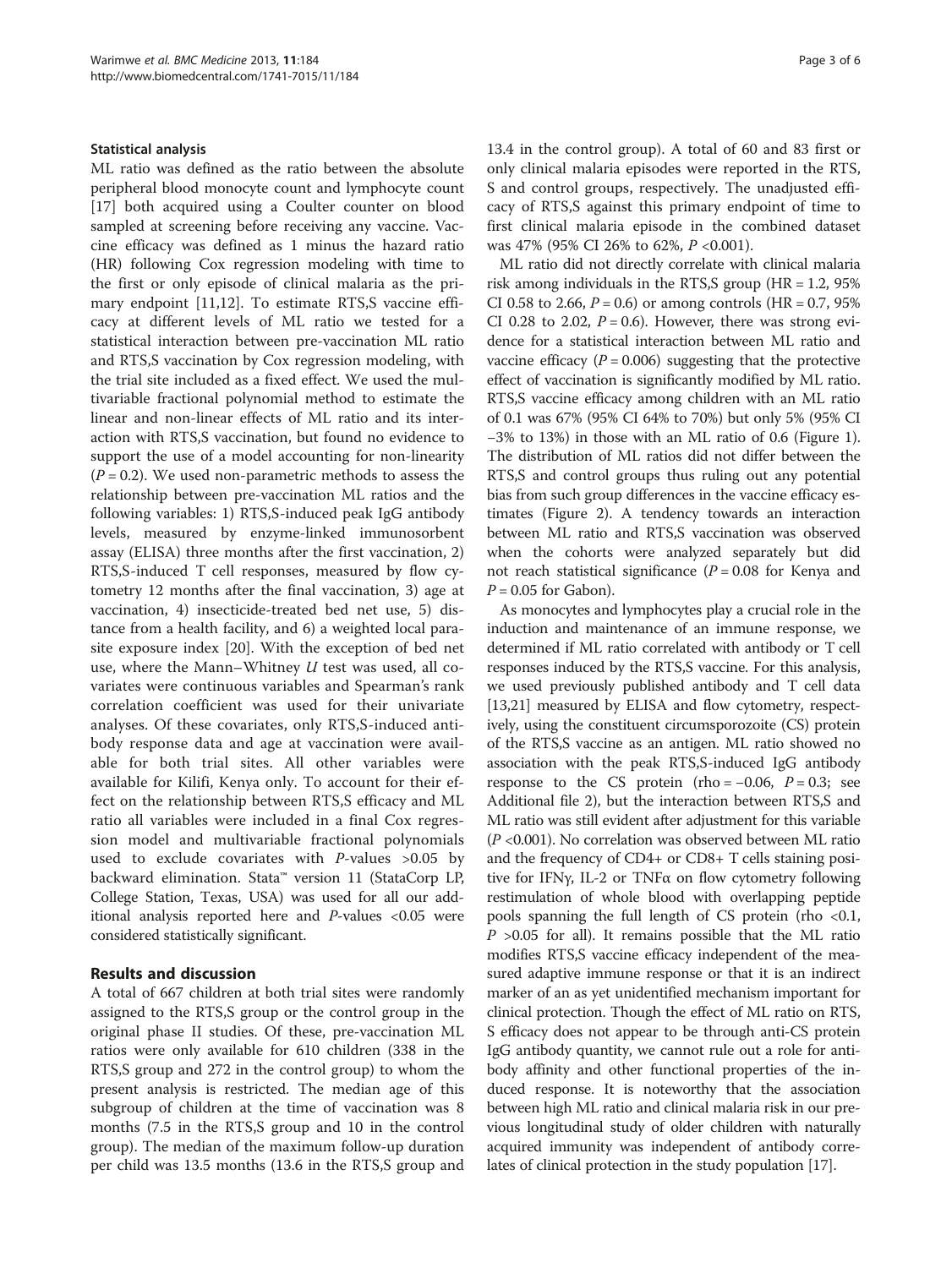<span id="page-3-0"></span>

We next considered possible confounding by other covariates. ML ratio was significantly correlated with age at vaccination (available for both sites; rho = −0.14,  $P \leq 0.001$ , but age was not associated with clinical malaria risk in our dataset (HR = 1.1, 95% CI 0.93 to 1.26,  $P = 0.3$ ). We also examined correlations between ML



ratio and covariates associated with clinical malaria risk in previous studies, namely use of an insecticidetreated bed net (Mann–Whitney  $U$  test  $z = 1.04$ ,  $P = 0.3$ ), distance from a health facility (rho =  $-0.10$ ,  $P = 0.04$ ) and a weighted local parasite exposure index [\[15,20](#page-5-0)] (rho = 0.05,  $P = 0.3$ ), all available for Kenya only. The statistical interaction between RTS,S and pre-vaccination ML ratio was still evident ( $P < 0.001$ ) in a final model accounting for age, RTS,S immunogenicity, bed net use, proximity to health facility and parasite exposure index as covariates.

Together the results suggest that stratification of vaccine trial participants by ML ratio, easily measured from full differential blood counts at study enrollment, might help identify children who are highly protected and those that are refractory to protection with RTS,S. However, we do acknowledge several limitations in our analysis.

Pre-vaccination ML ratios were only available at 2 of 11 geographical sites where phase II clinical trials of RTS,S have been conducted. This clearly limits our ability to extend our interpretations to other RTS,S study populations. Further, while we assessed the effect of several potential confounders, not all covariates considered here were available at both trial sites. Nevertheless, it is encouraging that despite our relatively small sample size, the effect of ML ratio on RTS,S vaccine efficacy appears independent of age at vaccination and level of malaria parasite exposure, two key determinants of interindividual variation in RTS,S vaccine efficacy identified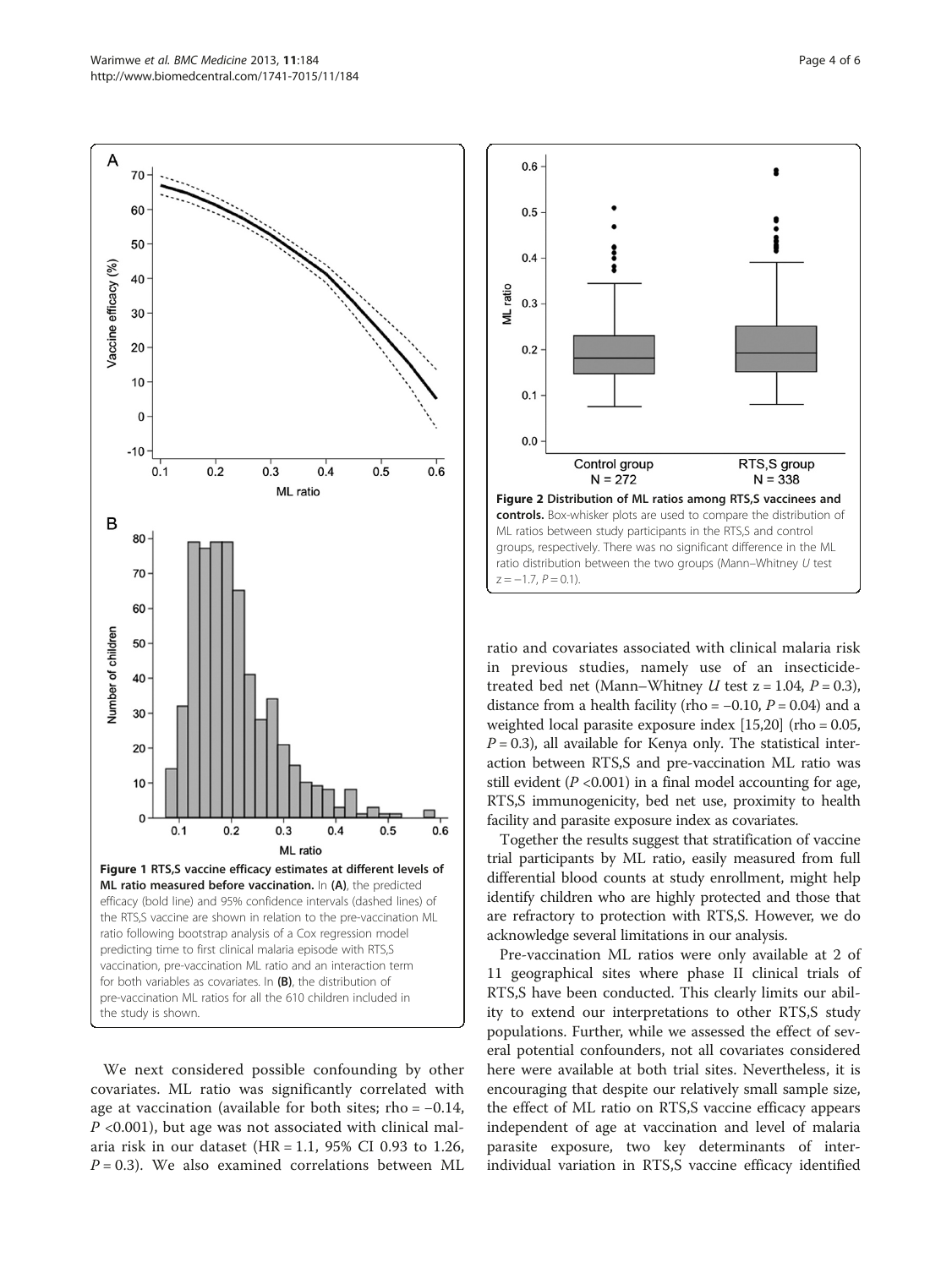<span id="page-4-0"></span>in recent analysis of pooled phase II data and in preliminary analysis of phase III data from all 11 trial sites [3,[14-16](#page-5-0)]. The much larger ongoing phase III trial of RTS,S in the same study populations should provide more conclusive evidence on the relationship between ML ratio and vaccine efficacy.

Whether interindividual variation in efficacy of other candidate malaria vaccines in development correlates with differences in pre-vaccination ML ratio remains an open question. However, recent studies on mouse models have demonstrated suppression of vaccine immunity by inflammatory monocytes and the enhancement of vaccine efficacy against tumors following monocyte depletion at the time of vaccination [[22](#page-5-0)]. Further, inflammatory monocytes have been shown to accumulate and suppress anti-viral T cell responses during chronic lymphocytic choriomeningitis infection in mice [\[23\]](#page-5-0). It is plausible that RTS,S vaccine efficacy is specifically inhibited by inflammatory monocytes, thus confounding induction of an effective adaptive response, but further studies in both animal models and humans will be needed to confirm this.

#### Conclusions

In summary, we find that variation in RTS,S vaccine efficacy between individuals can be attributed to differences in ML ratio measured before vaccination. Defining the underlying mechanism(s) for low vaccine efficacy among individuals with high ML ratio may help inform strategies to improve overall RTS,S vaccine efficacy, with expected benefits to the childhood population in Africa who bear the brunt of malarial morbidity and mortality.

## Additional files

#### [Additional file 1:](http://www.biomedcentral.com/content/supplementary/1741-7015-11-184-S1.doc) STROBE checklist.

[Additional file 2:](http://www.biomedcentral.com/content/supplementary/1741-7015-11-184-S2.tiff) Relationship between peak anti-circumsporozoite protein antibody titers and ML ratio. Spearman's rank correlation coefficient is used to assess the relationship between pre-vaccination ML ratios and the peak IgG antibody response to the circumsporozoite protein, presented as enzyme-linked immunosorbent assay unit (EU) per milliliter, among RTS,S vaccinees. Responses among children in the control group were very low or undetectable throughout follow-up.

#### Abbreviations

BCG vaccine: Bacillus Calmette–Guérin vaccine; CS: Circumsporozoite; EPI: Extended Program on Immunization; IFNγ: Interferon gamma; IL: Interleukin; IQR: Interquartile range; ML ratio: Monocyte-to-lymphocyte ratio; TNFα: Tumor necrosis factor alpha.

#### Competing interests

The authors declare that they have no competing interests.

#### Authors' contributions

GMW, HAF, AVSH and PB designed the study and were involved in data analysis and interpretation. AO, STA and KM were involved in data collection and interpretation. All authors contributed to writing and approved the final manuscript.

#### Acknowledgements

Conduct of the reported trials and generation of the analyzed trial data were funded by Program for Appropriate Technology in Health (PATH) Malaria Vaccine Initiative and GlaxoSmithKline (GSK) Biologicals. GSK Biologicals employees were co-investigators in the original phase II studies and their role in these studies is detailed in the primary publications. However, the funders had no role in the analysis presented here and the corresponding author had final responsibility for the decision to submit the manuscript for publication. GMW is supported by a Wellcome Trust Training Fellowship in Public Health and Tropical Medicine (grant number 098635/B/12/Z).

#### Author details

<sup>1</sup>The Jenner Institute, University of Oxford, Old Road Campus Research Building, Roosevelt Drive, Oxford OX3 7DQ, United Kingdom. <sup>2</sup>Kenya Medical Research Institute-Wellcome Trust Research Programme, P.O. Box 230–80108, Kilifi, Kenya. <sup>3</sup>Medical Research Unit, Albert Schweitzer Hospital, B.P. 118, Lambarene, Gabon. <sup>4</sup>Institute of Tropical Medicine, University of Tübingen, Tübingen, Germany. <sup>5</sup>Centre for Clinical Vaccinology and Tropical Medicine University of Oxford, Oxford OX3 7LJ, United Kingdom.

#### Received: 22 May 2013 Accepted: 26 July 2013 Published: 21 August 2013

#### References

- 1. Snow RW, Amratia P, Kabaria CW, Noor AM, Marsh K: The changing limits and incidence of malaria in Africa: 1939–2009. Adv Parasitol 2012, 78:169–262.
- 2. World Health Organization: World Malaria Report. Geneva, Switzerland: World Health Organization; 2011.
- 3. Agnandji ST, Lell B, Soulanoudjingar SS, Fernandes JF, Abossolo BP, Conzelmann C, Methogo BG, Doucka Y, Flamen A, Mordmüller B, Issifou S, Kremsner PG, Sacarlal J, Aide P, Lanaspa M, Aponte JJ, Nhamuave A, Quelhas D, Bassat Q, Mandjate S, Macete E, Alonso P, Abdulla S, Salim N, Juma O, Shomari M, Shubis K, Machera F, Hamad AS, Minja R, et al: First results of phase 3 trial of RTS,S/AS01 malaria vaccine in African children. N Engl J Med 2011, 365:1863–1875.
- 4. Abdulla S, Oberholzer R, Juma O, Kubhoja S, Machera F, Membi C, Omari S, Urassa A, Mshinda H, Jumanne A, Salim N, Shomari M, Aebi T, Schellenberg DM, Carter T, Villafana T, Demoitié MA, Dubois MC, Leach A, Lievens M, Vekemans J, Cohen J, Ballou WR, Tanner M: Safety and immunogenicity of RTS,S/AS02D malaria vaccine in infants. N Engl J Med 2008, 359:2533–2544.
- 5. Alonso PL, Sacarlal J, Aponte JJ, Leach A, Macete E, Milman J, Mandomando I, Spiessens B, Guinovart C, Espasa M, Bassat Q, Aide P, Ofori-Anyinam O, Navia MM, Corachan S, Ceuppens M, Dubois MC, Demoitié MA, Dubovsky F, Menéndez C, Tornieporth N, Ballou WR, Thompson R, Cohen J: Efficacy of the RTS,S/AS02A vaccine against Plasmodium falciparum infection and disease in young African children: randomised controlled trial. Lancet 2004, 364:1411–1420.
- 6. Aponte JJ, Aide P, Renom M, Mandomando I, Bassat Q, Sacarlal J, Manaca MN, Lafuente S, Barbosa A, Leach A, Lievens M, Vekemans J, Sigauque B, Dubois MC, Demoitié MA, Sillman M, Savarese B, McNeil JG, Macete E, Ballou WR, Cohen J, Alonso PL: Safety of the RTS, S/AS02D candidate malaria vaccine in infants living in a highly endemic area of Mozambique: a double blind randomised controlled phase I/IIb trial. Lancet 2007, 370:1543–1551.
- 7. Bojang KA, Milligan PJ, Pinder M, Vigneron L, Alloueche A, Kester KE, Ballou WR, Conway DJ, Reece WH, Gothard P, Yamuah L, Delchambre M, Voss G, Greenwood BM, Hill A, McAdam KP, Tornieporth N, Cohen JD, Doherty T, RTS, S Malaria Vaccine Trial Team: Efficacy of RTS,S/AS02 malaria vaccine against Plasmodium falciparum infection in semi-immune adult men in The Gambia: a randomised trial. Lancet 2001, 358:1927–1934.
- 8. Polhemus ME, Remich SA, Ogutu BR, Waitumbi JN, Otieno L, Apollo S, Cummings JF, Kester KE, Ockenhouse CF, Stewart A, Ofori-Anyinam O, Ramboer I, Cahill CP, Lievens M, Dubois MC, Demoitie MA, Leach A, Cohen J, Ballou WR, Heppner DG Jr: Evaluation of RTS, S/AS02A and RTS, S/AS01B in adults in a high malaria transmission area. PLoS One 2009, 4:e6465.
- 9. Sacarlal J, Aide P, Aponte JJ, Renom M, Leach A, Mandomando I, Lievens M, Bassat Q, Lafuente S, Macete E, Vekemans J, Guinovart C, Sigaúque B, Sillman M, Milman J, Dubois MC, Demoitié MA, Thonnard J, Menéndez C,